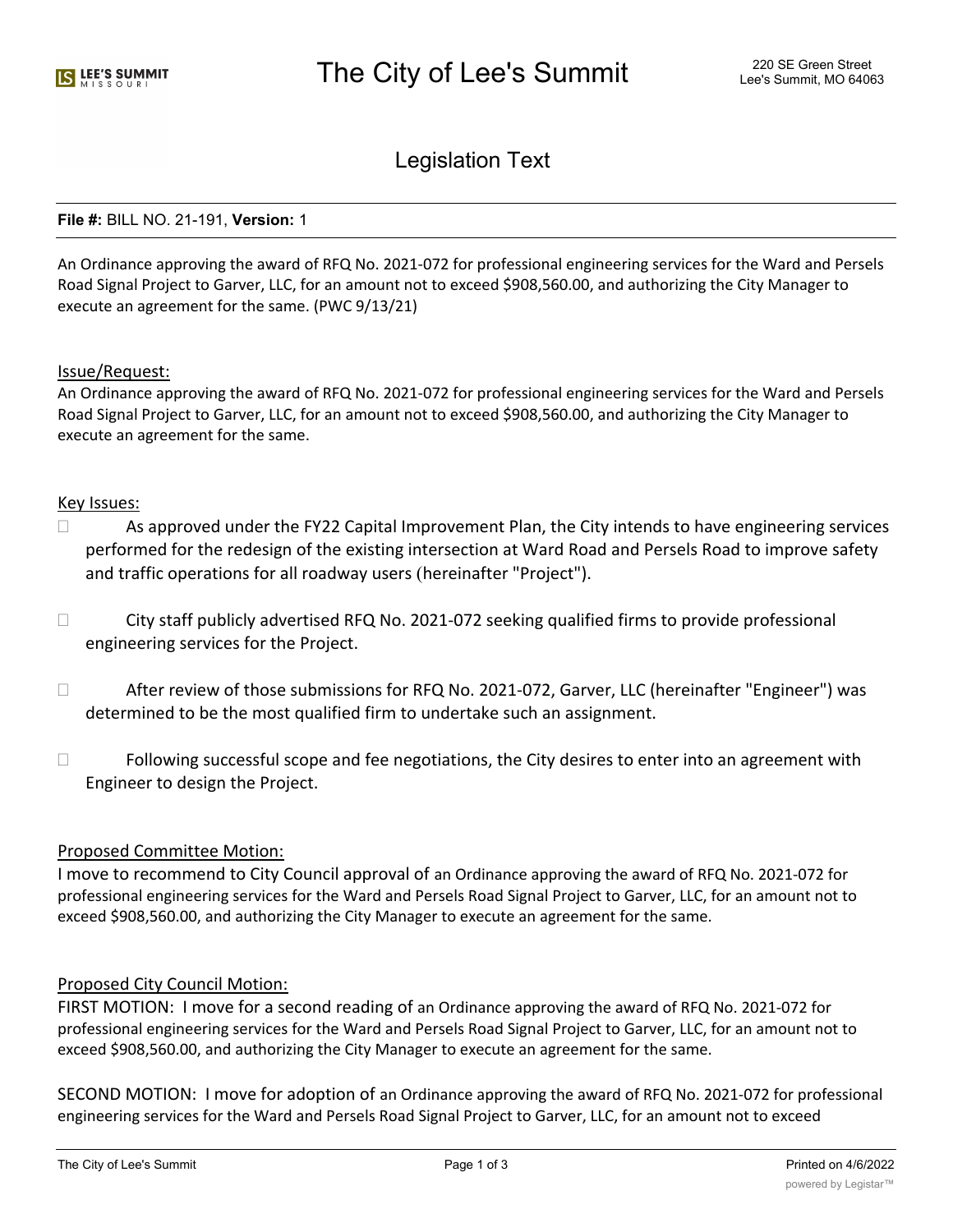#### **File #:** BILL NO. 21-191, **Version:** 1

\$908,560.00, and authorizing the City Manager to execute an agreement for the same.

# Background:

Ward road is a four-lane undivided major arterial with curb and gutter, and sidewalks along both sides. This intersection of Ward and Persels has been documented as one of the top ten crash locations maintained by the City due to the geometry of the offset intersections, extended queue lengths, lack of turn lanes, and insufficient space for adequate signal timing to accommodate the increased traffic volumes. The project has also been requested by residents and LSR7 on many occasions over the last several years.

The Project will enhance safety and traffic operations through the Ward and Persels intersection by consolidating the two intersections of Persels into one. The north T intersection of Persels at Ward will be shifted south to realign with the south T intersection on the west side of Ward Road.

In addition to the realignment of the intersection, access management, safety and capacity will be addressed along Ward Road through the intersection and to the south with the addition of turn lanes and medians. In order to construct a left-turn lane, the pavement width along Ward Road will need to be expanded. Due to restrictions at the site and property impacts, Ward Road is planned to expand to the east, constructing an additional lane's width of pavement, adding a median, and replacing the curb and gutter, and sidewalk. This project also includes connectivity with the Rock Island Trail, street lights, traffic signal consolidation and installation of permanent fixtures (replacing the span wires), waterline relocation and replacement, culverts, and storm sewer repairs and modifications. This Project will also address aging culverts, water mains, and sanitary sewer infrastructure that are failing in the immediate vicinity.

The City completed a study in 2014 for the a two-pipe corrugated metal pipe (CMP) culvert running under Ward Road, near the north boundary of the Project. That study showed replacement of the culvert was warranted, or extensive rehab could extend the culvert life by 5 to 10 years. A large concrete culvert crosses under the Rock Island Trail and under the east leg of Persels Road. This culver may be still be usable, but more detailed investigate of the structure is required. This culvert will need to be extended to the north, or replaced, to realign Persels east of Ward Road. Both of these culverts

There are several old 8" cast iron water mains within the project boundary that will be replaced with this project. Along the north of Persels and east of Ward Road, stormwater erosion has an exposed a sanitary sewer main and manhole. This Project will address the cause and remediate the situation to eliminate the future erosion around the sewer.

This Project is also in part federally funded through the Congestion Mitigation Air Quality (CMAQ) Program.

# Impact/Analysis:

Public Works Engineering issued RFQ No. 2021-072 on April 5, 2021, requesting qualifications for professional engineering services for the Project. The RFQ was advertised on the City's website and was posted to Public Purchase. 387 firms were notified via Public Purchase, 45 firms downloaded the RFQ, and five (5) firms